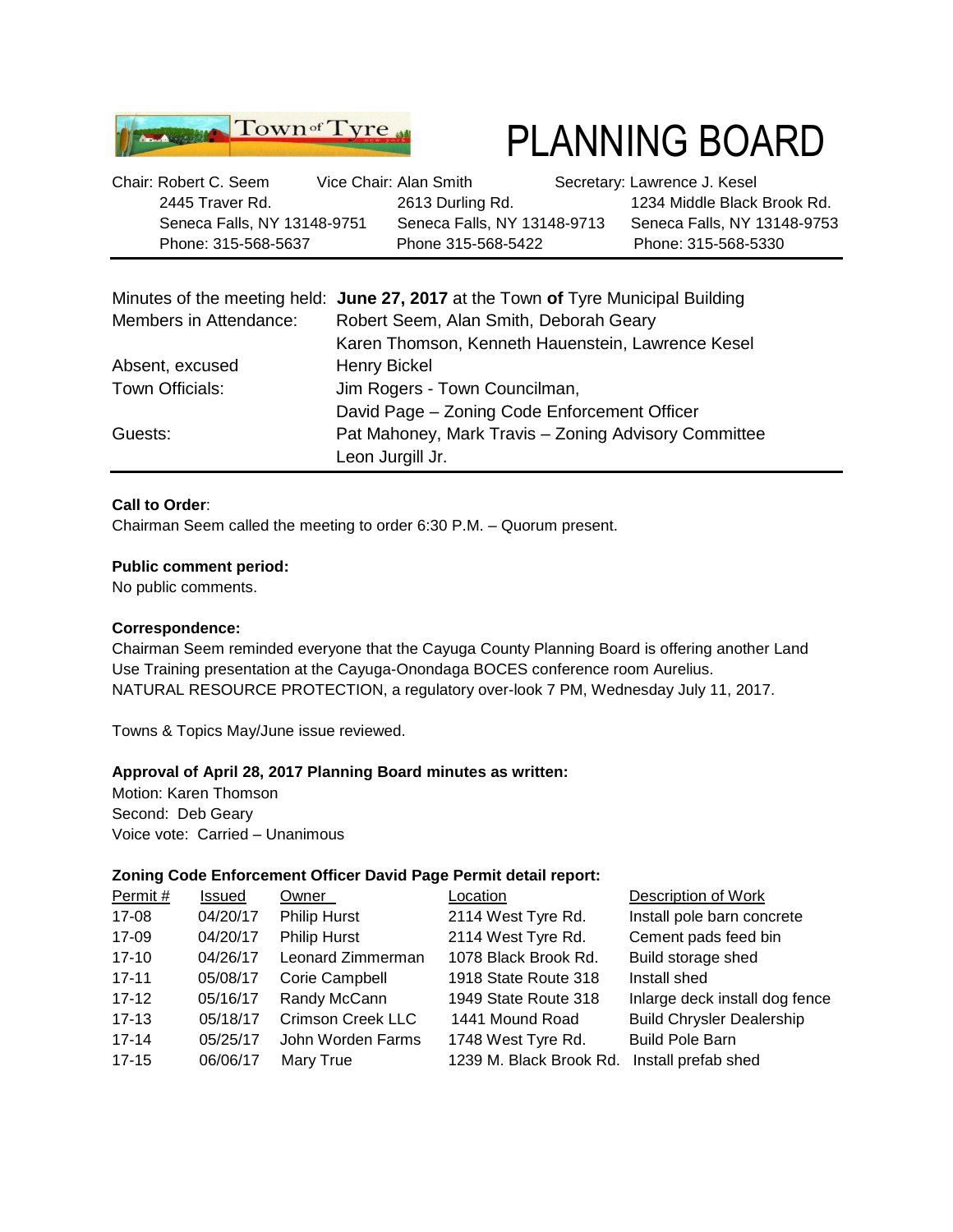# **OLD BUSINESS:**

## **Update on the Burkholder Site Plan Project:**

Adam Cummings P.E. Barton & Loguidice forwarded Site Plan Documents review for Chester Burkholder Shop on June 27, 2017. Questions/comments to determine completeness of the application regarding the SEQRA, Site Plan and Special Use Permit documents submitted on April 3, 2017 for the consideration of the Planning Board. Based on the information reviewed, we cannot recommend it complete at this time. It is important to note that we have not provided comments pertaining to Site Plan or Special Use Permit at this time and cannot until the application is deemed complete by the Planning Board.

A total of 25 questions/comments and descriptions of lacking information were provided.

## **Update on the Dunkin' Donuts Project:**

Mr. Leon Jurgill Jr. informed the Planning Board that Duncan' Donuts has renewed interest in his property. No formal submissions but Duncan' Donuts is interested again.

## **Update on Tyre Broadband Survey:**

Report should be forthcoming from ECC Technologies by the July Planning Board meeting.

## **NEW BUSINESS:**

### **Solar Farm Project proposed in Town of Seneca Falls.**

We all read the announcement in the newspaper that Seneca Falls Town Board and Planning Board were going to address a proposed Solar Farm Project just across NYS Route 318 from Tyre. As an abutted Town we should have received advance notice to this proposed solar farm project. Chairman Seem did attend the meeting in Seneca Falls and shared information from our Town. The application was rejected a second time for incompleteness.

Our Town Board is already addressing commercial solar farm installations and they are about ready to make a decision after investigations thus far.

#### **SEQR Revisions – Proposed:**

Chairman Seem reviewed a fact sheet from the New York State Department of Environmental Conservation highlighting the PROPOSED AMMENDMENTS TO THE STATE ENVIRONMENTAL QUALITY REVIEW ACT (SEQR) REGULATIONS. We also reviewed the power point presentation on our wall screen. Copies were made waiting for Bob to close the store, will deliver if the opportunity presents itself. If not complete sets will be available at our July 25, 2017 meeting.

# **Adjourn meeting @ 7:45 P.M.**

Moved: Deb Geary Second: Ken Hauenstein Voice vote: Carried unanimous